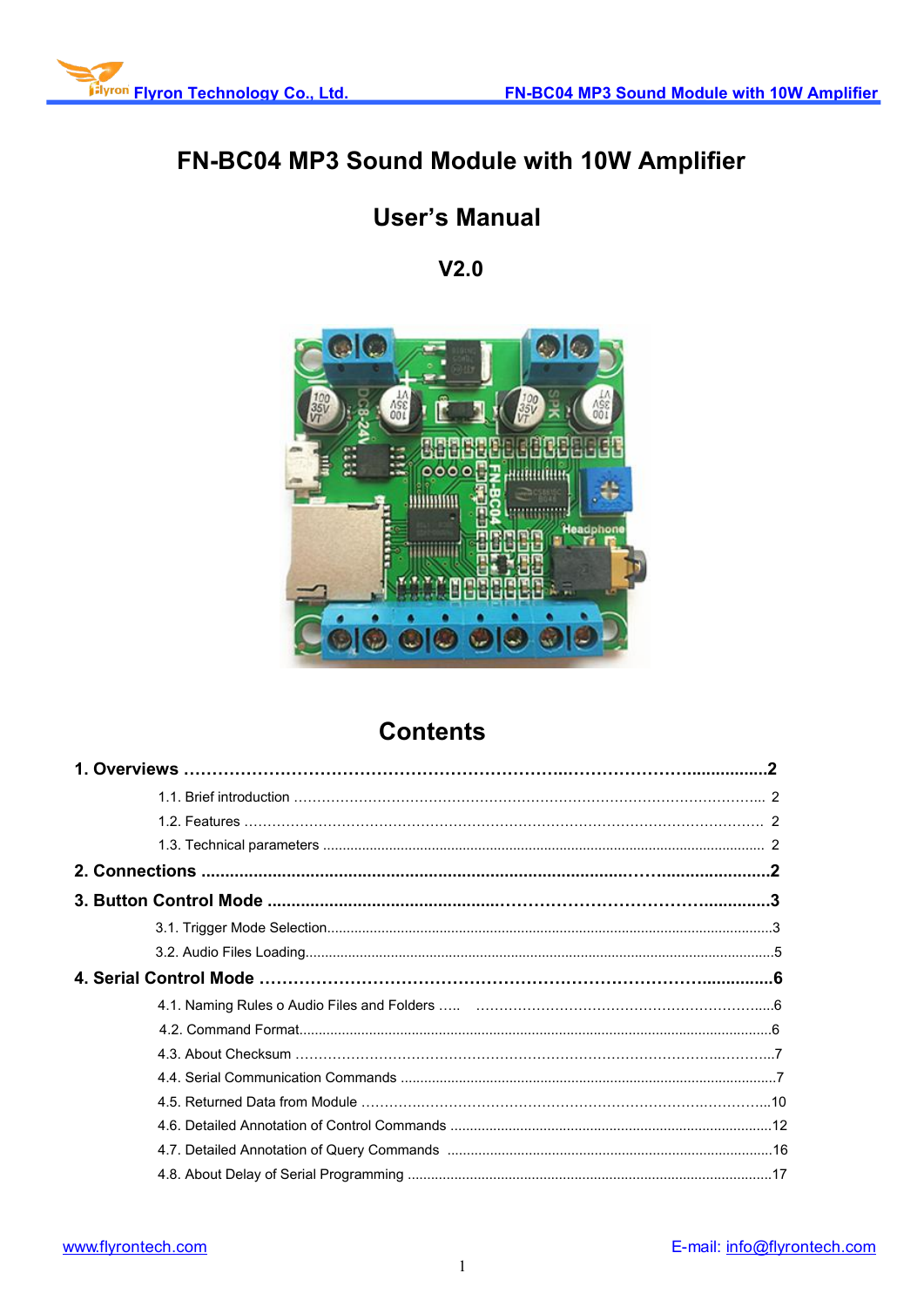# **1. Overviews**

# **1.1. Brief Introduction**

FN-BC04 is a high quality MP3 sound module developed by Flyron Technology Co., Ltd. Equipped with an on board 10W amplifier, the sound module can be controlled by 4 separate buttons hooked up to the 'one-on-one' inputs terminals and by UART R232 serial port working with a MCU. Great audio output, industry-grade design and strong anti-jamming capability make it possible to be used for many different applications.

# **1.2. Features**

- 1). Equipped with a high quality audio decoder, which supports MP3 and WAV audio formats.
- 2). Sampling rates supported: 8/11.025/12/16/22.05/24/32/44.1/48(KHz).
- 
- 3). 24 bit DAC output and supports dynamic range 90dB and SNR 85dB.<br>4). Supports one-on-one 4 button trigger control mode and RS232 serial port control mode.
- 5). In button control mode, it plays back 4 sounds one-on-one by negative triggering or low pulse signal.
- 6). Uses micro SD card and the built-in SPI flash memory for storage devices.
- 7). Built-in 4MB SPI flash memory and supports max. 32GB micro SD card.
- 8). Possible to load audio files to the flash memory directly via the micro USB connecting with computer like using a USB flash drive.
- 9). Equipped with a class D mono 10 watts amplifier that can drive a 10 watts speaker directly.
- 10). Equipped with a 3.5mm audio jack for stereo output that can drive an earphone directly or connect with an external amplifier.
- 11). Adjustable sound volume through the blue potentiometer.
- 12). A busy signal output available. It outputs a signal in low level when playing and a signal in high level when standby.
- 13). Wide range for power input (DC 9-24V).
- 14). PCB size: 52mmx49mm

# **1.3. Technical Parameters**

- 1). Working voltage: DC 9V-24V
- 2). Working current: ≤1000mA
- 3). Power Consumption: ≤10W
- 4). On-board flash memory size: 4MB
- 5). Audio format: MP3 and WAV

# **2. Connections**

K1, K2, K3 and K4 are representing Normally Open (N.O.) manual buttons. TX port and RX port are used to connect with a MCU, through which sending serial commands to control the module. Please refer to the connection example below.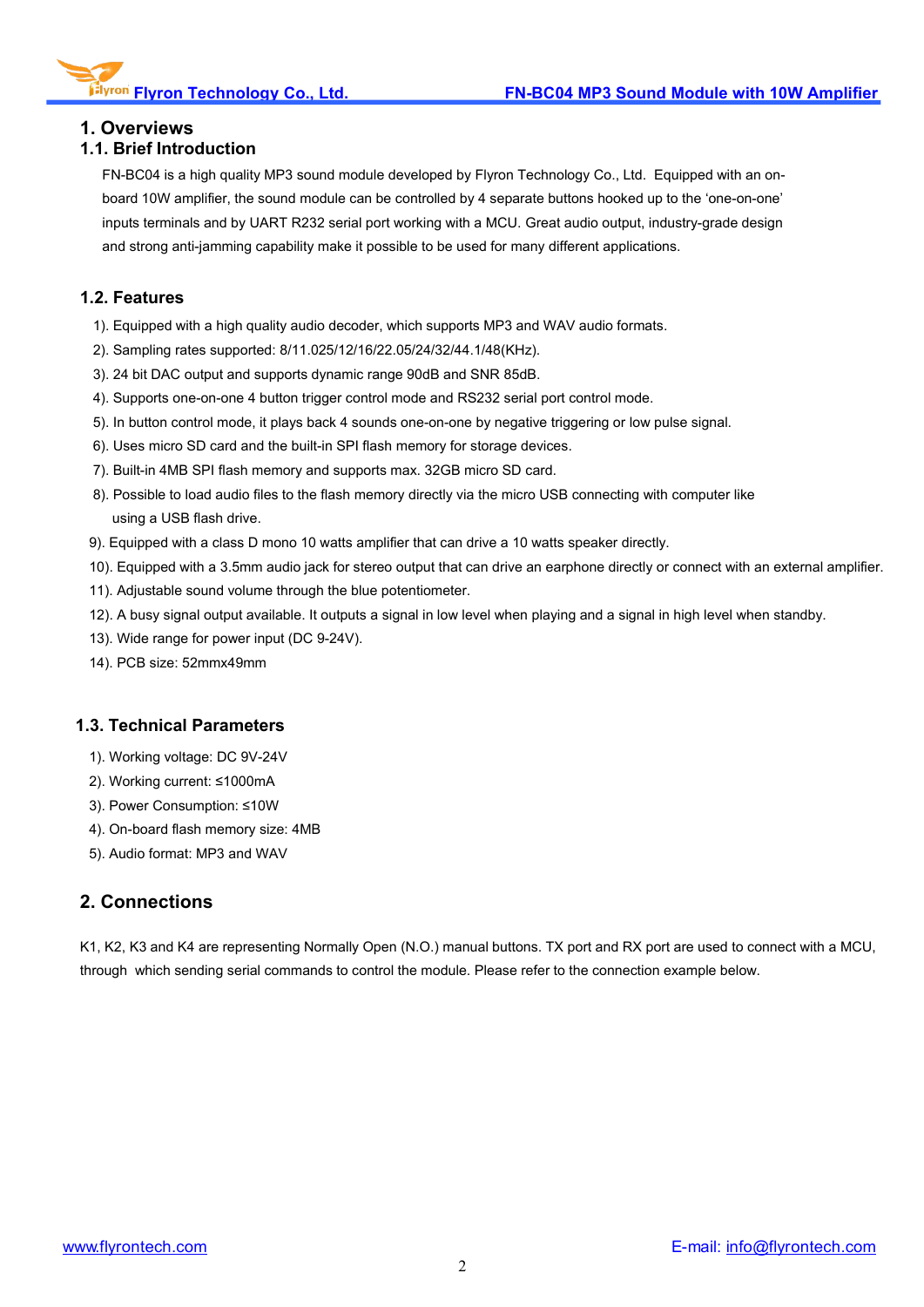



- Notes: 1). The Busy port outputs a signal in low level when the module is playing a sound, and it output a signal in high **level when the module is standby.**
	- 2). When you use buttons to control the module, please skip the connection for UART serial control, and vice **versa.**

# **3. Button Control Mode 3.1. Trigger Mode Selection**

In button control mode, there are 4 trigger modes available for users to choose according to the actual needs. Any of these 4 trigger modes can be set/acquired through a configuration file named "read.cfg", which comes from a text file(.txt) originally. Users just need to fill in a digit/parameter that is corresponding to a trigger mode in a new built text file. Save it and rename it "read.cfg", then put it in the root directory of the micro SD card or the flash memory together with the 4 audio files. Please refer to the sheet below about the digits and the associated trigger modes.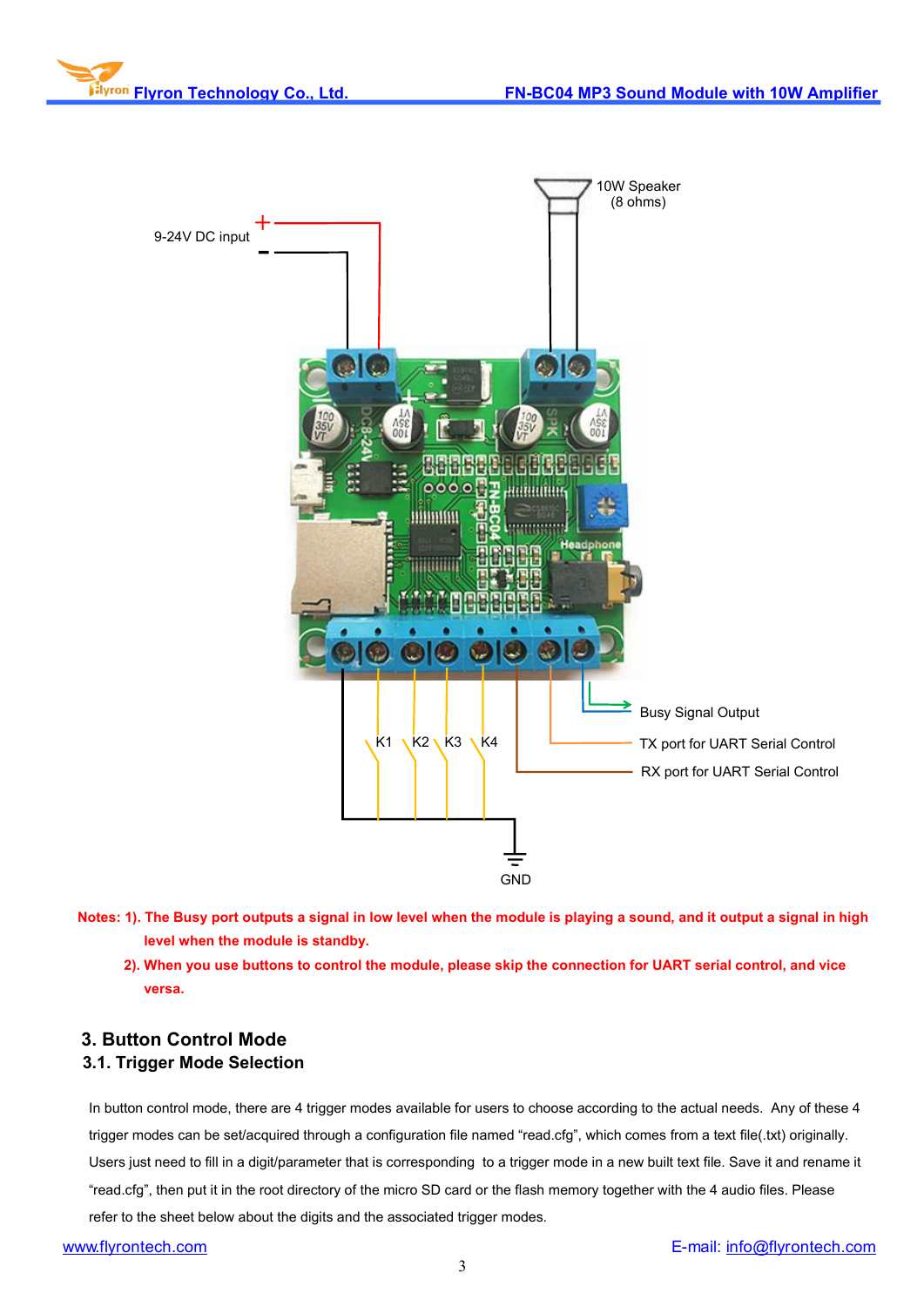| Digit in file "read.cfg" | <b>Corresponding Trigger Mode</b>           |
|--------------------------|---------------------------------------------|
|                          | Pulse interruptible one-on-one playback     |
|                          | Level hold loop playback                    |
|                          | Pulse non-interruptible one-on-one playback |
|                          | Standard MP3 key mode playback              |

- Pulse interruptible one-on-one playback: In this mode, a single negative pulse will start playback*.* It is possible to interrupt the playback by pressing the same button used to activate. Once playback is interrupted, it will automatically restart the audio file immediately. It's also possible to interrupt the play back by pressing any of the other 3 buttons. Once playback is interrupted, it will automatically start the sound that is associated with the button pressed.
- Level hold loop playback: In this mode, the negative pulse must be held/maintained to the sound module trigger for audio file to complete. The audio file will only playback while button, or negative pulse, is held/maintained during playback. Once the button being held, or negative pulse, is removed, the playback will be stopped/cancelled. Once the button is kept holding, when the playback of the audio file is finished, it will start to play it repeatedly(loop playback).
- Pulse non-interruptible one-on-one playback: In this mode, a single negative pulse will start playback*.* It's not possible to interrupt the playback by pressing the same button or the other buttons. Once an audio file is triggered, the audio file will not be able to be interrupted/cancelled during playback. The playback will only end when the audio file has played its entirety.
- Standard MP3 key mode playback: In this mode, the buttons between K1 and K4 will be functioned as Previous, Next, Play/pause, and Stop respectively. In this case not like the other 3 trigger modes above, more than 4 audio files can be placed.

For example, if the trigger mode of level hold loop playback is needed, firstly build a new TXT file on the computer, and simply enter the digit "1" as below, and save the file.

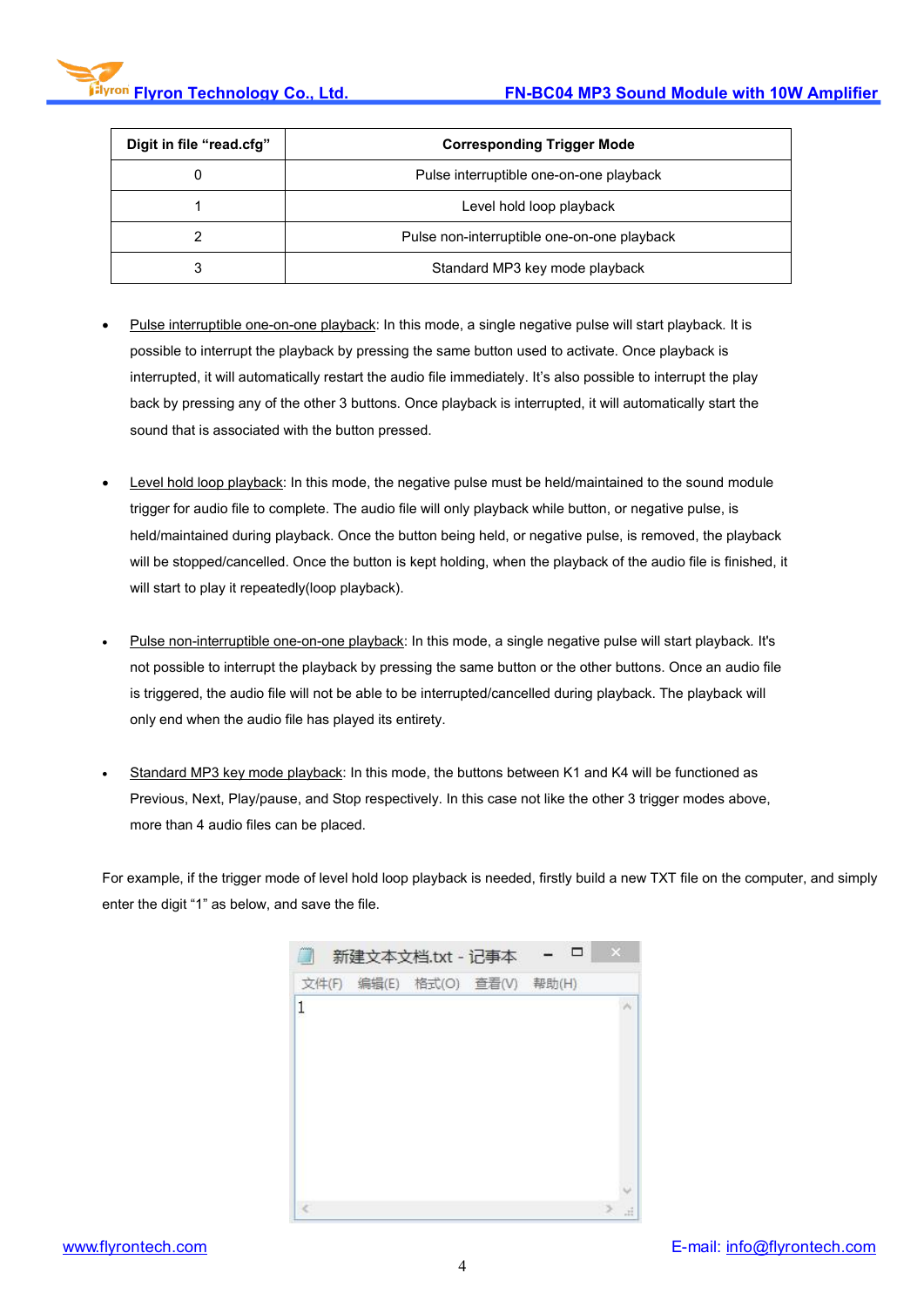

And change the file name "xxx.txt" to "read.cfg" as below, then the configuration file with level hold loop playback mode is made successfully.



# **3.2. Audio Files Loading**

4 audio files need to be directly stored in the root directory of the SD card or the on-board flash memory. No folders can be in the 'root directory'. The arrangements of the audio files are managed by a physical indexing sequence. In other words, the file that is to be loaded first in the storage device will be associated with input "K1". The last file to be loaded in the storage device will be associated with input "K4". In order to guarantee a correct 'one-on-one' order, please refer to the following steps.

- 1). Build a new folder on the computer and put the 4 audio files in this new folder.
- 2). Rename the audio files from 001.mp3/wav to "004.mp3/wav", and make sure they are ranked from "001.mp3/wav" to "004.mp3/wav" in order.
- 3). Plug in your SD card on computer or connect the module with computer through the micro USB(make sure the SD card or the on-board flash memory is empty).
- 4). Format the SD card into FAT or FAT32 or format the on-board flash into FAT.
- 5). Select all of the 4 audio files in the folder.
- 6). Right click on the first file (001.mp3/wav) and choose "Send to removable disk".
- 7). This should send the 4 audio files to the SD card or the on-board flash memory in a correct sequence.

8). Put the configuration file with the trigger mode needed into the root directory together with audio files as below, then refresh.

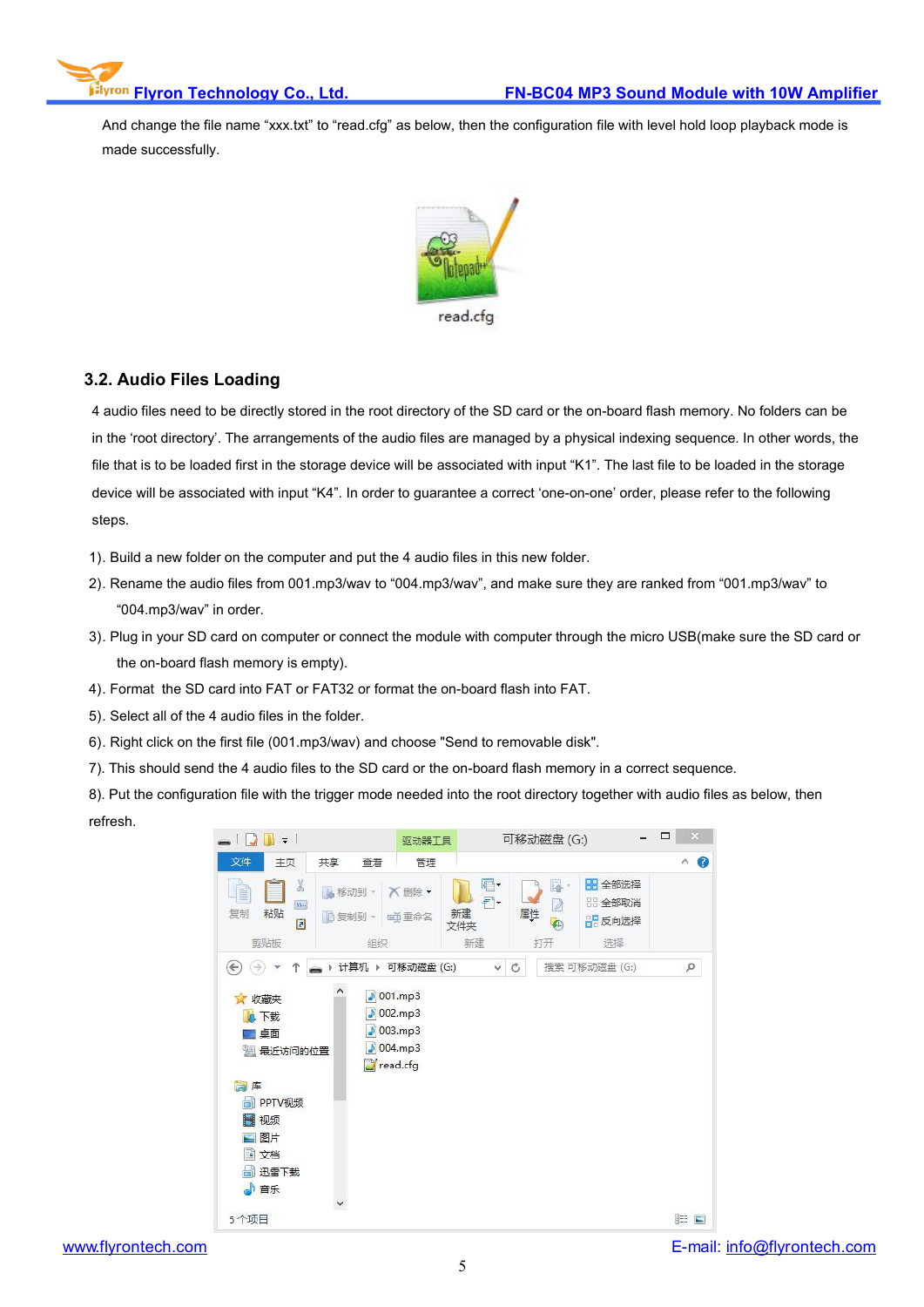9). Safely remove the SD card and it onto the module or disconnect the flash memory of the module from computer.

10). Apply power to the module and push any of 4 buttons to play back a corresponding sound.

# Notes:. 1). If the trigger mode of pulse interruptible one-on-one playback is needed, it's also workable if you don't put the configuration file. The module takes this trigger mode as the default if without a configuration file. 2). When the SD card is plugged/ed into the module. Only audio files from the SD card will be played.

# **4. UART RS232 SerialControl Mode**

Serial control mode is provided for users who want to use a MCU to control this module. It's more flexible and is able to realize many more functions to control this module via serial serial commands through the ports TX and RX on the module..

# **4.1. Naming Rules of Audio Files and Folders**

1). Audio files directly stored in the root directory of the storage device(micro SD card or the flash memory) need to be renamed as 0001.mp3/0001.wav, 0002.mp3/0002.wav, 0003.mp3/0003.wav, .......3000.mp3/3000.wav(If there are more than 10 files, storing them in the micro SD card instead of the flash memory is suggested).

Here it works according to physical sequence when you copy the files from computer to SD card or SPI flash. For example, when the module receives a command to play the track 0001.mp3, it will play the 1<sup>st</sup> track you copied from computer, probably 0001.mp3 or not (maybe it would play 0007.mp3 if it was the first one you copied from computer). In order to avoid this problem, when you make the copy, rename the audio files firstly on computer and put all the renamed files in a one folder, then press "Ctrl+A" on the key board to select all, and press "Ctrl+C" to copy, and go back to the SD card or the SPI flash, and press "Ctrl+V" to past all the files into the SD card or SPI flash. Or users just directly give up this way and just move the audio files to folders and choose to control and play them in a folder as below.

- 2). Ordinary folders must be renamed as 01, 02, 03......99, and the audio files must be renamed as 001.mp3/001.wav, 002.mp3/002.wav, 003.mp3/003.wav, .......255.mp3/255.wav. It is also possible to keep the original name when you rename a file. For example, the original name is"Yesterday Once More.mp3", then you can rename it as "001Yesterday Once More.mp3".
- Note: In addition, there are two special purposed folders "MP3" and "ADVERT" that can be chosen by users to use or not according to the actual needs. Audio files stored in these two folders need to be renamed as 0001.mp3/0001.wav, **0002.mp3/0002.wav, 0003.mp3/0003.wav, .......3000.mp3/3000.wav.**

# **4.2. Command Format**

- Communication baud rate: 9600 bps
- Data bits: 1
- Checkout: none
- Flow Control: none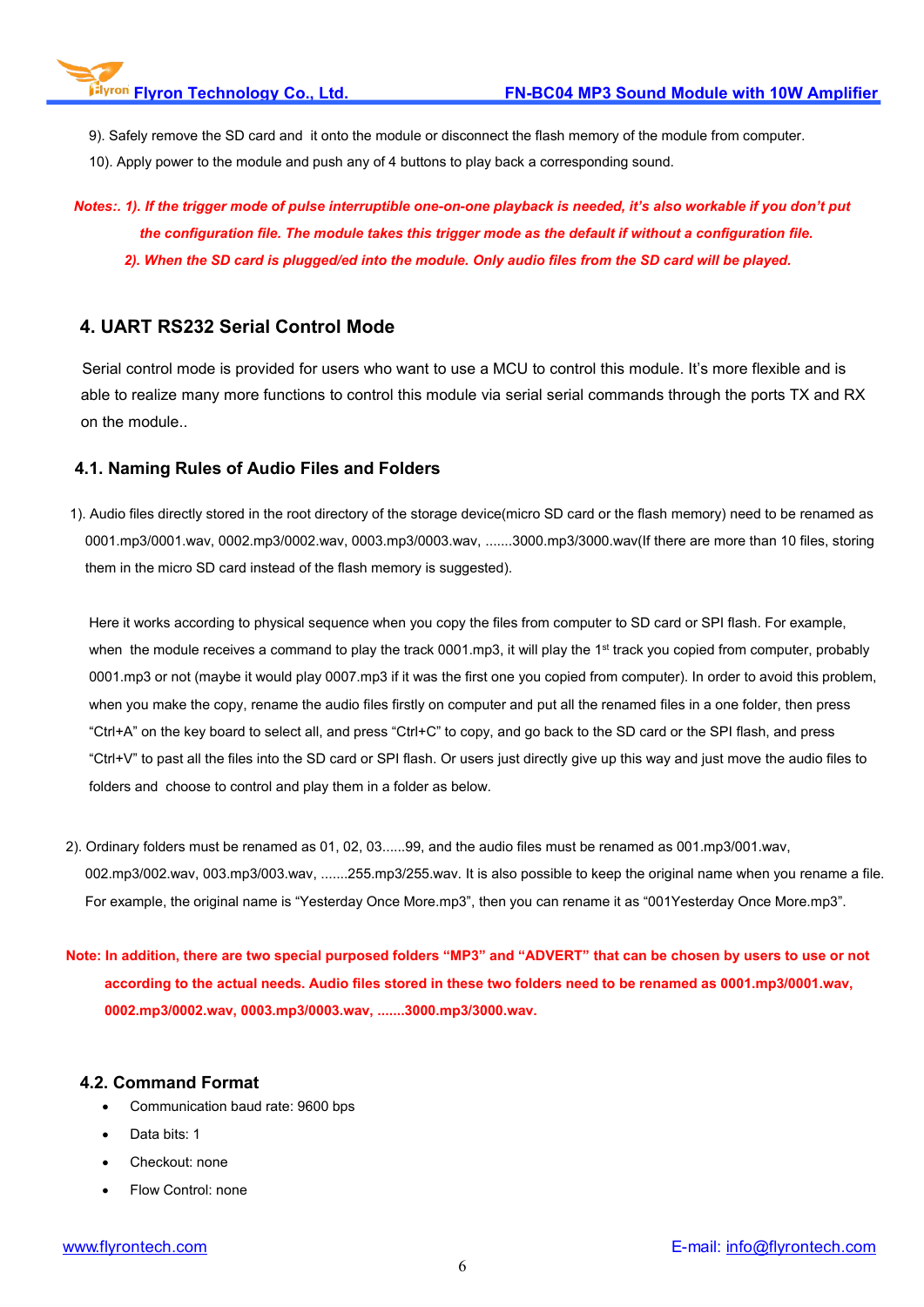| \$S / Ver. / Number / Command / Feedback / Param_MSB / Param_LSB / Check_MSB / Check_LSB / \$O<br>Format: |                                                                                        |  |  |  |
|-----------------------------------------------------------------------------------------------------------|----------------------------------------------------------------------------------------|--|--|--|
| \$S<br>Start byte 0x7E                                                                                    |                                                                                        |  |  |  |
| Ver.                                                                                                      | Version byte, 0xFF by default                                                          |  |  |  |
| Number                                                                                                    | Number of bytes from version info to Check_LSB, typically 0x06 (checks um not counted) |  |  |  |
| Command                                                                                                   | Command byte                                                                           |  |  |  |
| Feedback                                                                                                  | 0x01: Need feedback --send confirmation back to MCU; 0x00: No need feedback            |  |  |  |
| Param_MSB<br>Most significant byte of parameter                                                           |                                                                                        |  |  |  |
| Param LSB                                                                                                 | Least significant byte of parameter                                                    |  |  |  |
| Check MSB                                                                                                 | Most significant byte of checksum                                                      |  |  |  |
| Check LSB                                                                                                 | Least significant byte of checksum                                                     |  |  |  |
| \$O<br>End byte 0xEF                                                                                      |                                                                                        |  |  |  |

For example, if we specify playback of SD card, we need to send the command "7E FF 06 09 00 00 02 FF F0 EF". The number is 6 bytes, and these 6 bytes are "FF 06 09 00 00 02". Start byte, end byte and checksum are not counted.

# **4.3. About Checksum**

Regarding to calculating checksum, you can use the following formula to count.

Checksum (2 bytes) = 0xFFFF–(CMD + Feedback + Para\_MSB + Para\_LSB) + 1

Normally it's okay whether users choose to use checksum or not, our module can receive a serial data with or without checksum,

but some of users use a MCU without crystal oscillator, so if in that case we strongly suggest users to add checksum to make sure the communication stability.

# **4.4. Serial Communication Commands**

# **4.4.1. Control commands**

| Command | <b>Function</b>                | <b>Note</b>           |
|---------|--------------------------------|-----------------------|
| 0x01    | Play Next                      |                       |
| 0x02    | <b>Play Previous</b>           |                       |
| 0x03    | Specify playback of a track    | See 4.6.1 for details |
| 0x04    | Increase volume                |                       |
| 0x05    | Decrease volume                |                       |
| 0x06    | Specify volume                 | See 4.6.2 for details |
| 0x08    | Specify single repeat playback | See 4.6.3 for details |
| 0x09    | Specify playback of a device   | See 4.6.4 for details |
| 0x0A    | Set sleep mode                 |                       |
| 0x0B    | Awake from sleep               | See 4.6.5 for details |
| 0x0C    | Reset                          |                       |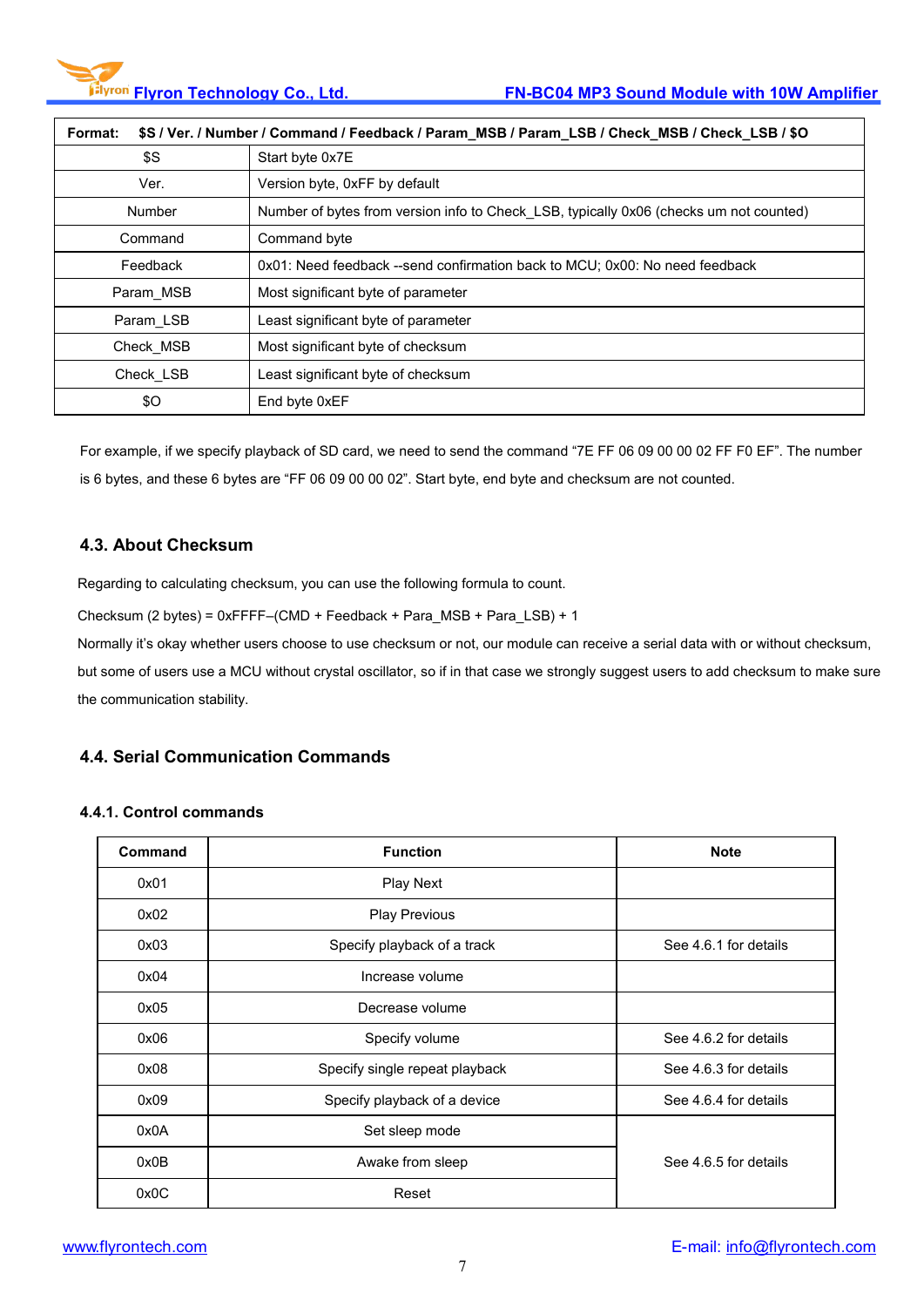| 0x0D | Play                                                           |                        |
|------|----------------------------------------------------------------|------------------------|
| 0x0E | Pause                                                          |                        |
| 0x0F | Specify playback of a track in a folder                        | See 4.6.6 for details  |
| 0x15 | Stop playing the inserted advertisement                        | See 4.6.7 for details  |
| 0x16 | Stop                                                           |                        |
| 0x17 | Specify repeat playback of a folder<br>See 4.6.8 for details   |                        |
| 0x18 | See 4.6.9 for details<br>Set random playback                   |                        |
| 0x19 | Set repeat playback of current track<br>See 4.6.10 for details |                        |
| 0x21 | See 4.6.11 for details<br>Combination playback                 |                        |
| 0x25 | Insert an advertisement                                        | See 4.6.12 for details |

# **4.4.2. Examples of sending control commands**

| <b>Command Description</b>                              | <b>Serial Commands</b><br>[with checksum] | <b>Serial Commands</b><br>[without checksum] | <b>Note</b>                            |
|---------------------------------------------------------|-------------------------------------------|----------------------------------------------|----------------------------------------|
| Play Next                                               | 7E FF 06 01 00 00 00 FE FA EF             | 7E FF 06 01 00 00 00 EF                      |                                        |
| <b>Play Previous</b>                                    | 7E FF 06 02 00 00 00 FE F9 EF             | 7E FF 06 02 00 00 00 EF                      |                                        |
|                                                         | 7E FF 06 03 00 00 01 FE F7 EF             | 7E FF 06 03 00 00 01 EF                      | Specify playback of the 1st track      |
| Specify playback of a track                             | 7E FF 06 03 00 00 02 FE F6 EF             | 7E FF 06 03 00 00 02 EF                      | Specify playback of the 2nd track      |
| in the root directory                                   | 7E FF 06 03 00 00 0 A FE EE EF            | 7E FF 06 03 00 00 0 A EF                     | Specify playback of the 10th track     |
| Increase volume                                         | 7E FF 06 04 00 00 00 FE F7 EF             | 7E FF 06 04 00 00 00 EF                      |                                        |
| Decrease volume                                         | 7E FF 06 05 00 00 00 FE F6 EF             | 7E FF 06 05 00 00 00 EF                      |                                        |
| Specify volume                                          | 7E FF 06 06 00 00 1 E FE D7 EF            | 7E FF 06 06 00 00 1 E EF                     | Specified volume is level 30           |
|                                                         | 7E FF 06 08 00 00 01 FE F2 EF             | 7E FF 06 08 00 00 01 EF                      | Repeatedly play the 1st track          |
| Specify single repeat<br>playback in the root directory | 7E FF 06 08 00 00 02 FE F1 EF             | 7E FF 06 08 00 00 02 EF                      | Repeatedly play the 2nd track          |
|                                                         | 7E FF 06 08 00 00 0 A FE E9 EF            | 7E FF 06 08 00 00 0 A EF                     | Repeatedly play the 10th track         |
| Specify playback of a                                   | 7E FF 06 09 00 00 02 FE F0 EF             | 7E FF 06 09 00 00 02 EF                      | Specified device is SD card            |
| device                                                  | 7E FF 06 09 00 00 04 FE EE EF             | 7E FF 06 09 00 00 04 EF                      | Specified device is on-board SPI flash |
| Set sleep mode                                          | 7E FF 06 0 A 00 00 00 FE F1 EF            | 7E FF 06 0 A 00 00 00 EF                     |                                        |
| Awake from sleep                                        | 7E FF 06 0B 0 0 0 0 00 FE F0 EF           | 7E FF 06 0B 0 0 0 0 00 EF                    |                                        |
| Reset                                                   | 7E FF 06 0C 00 00 00 FE EF EF             | 7E FF 06 0C 00 00 00 EF                      |                                        |
| Play                                                    | 7E FF 06 0D 00 00 00 FE EE EF             | 7E FF 06 0D 00 00 00 EF                      |                                        |
| Pause                                                   | 7E FF 06 0E 00 00 00 FE ED EF             | 7E FF 06 0E 00 00 00 EF                      |                                        |
| Specify playback of a track                             | 7E FF 06 0 F 00 01 01 FE E A EF           | 7E FF 06 0 F 00 01 01 EF                     | Specify track "001" in the folder "01" |
| in a folder                                             | 7E FF 06 0 F 00 01 02 FE E9 EF            | 7E FF 06 0 F 00 01 02 EF                     | Specify track "002" in the folder "01" |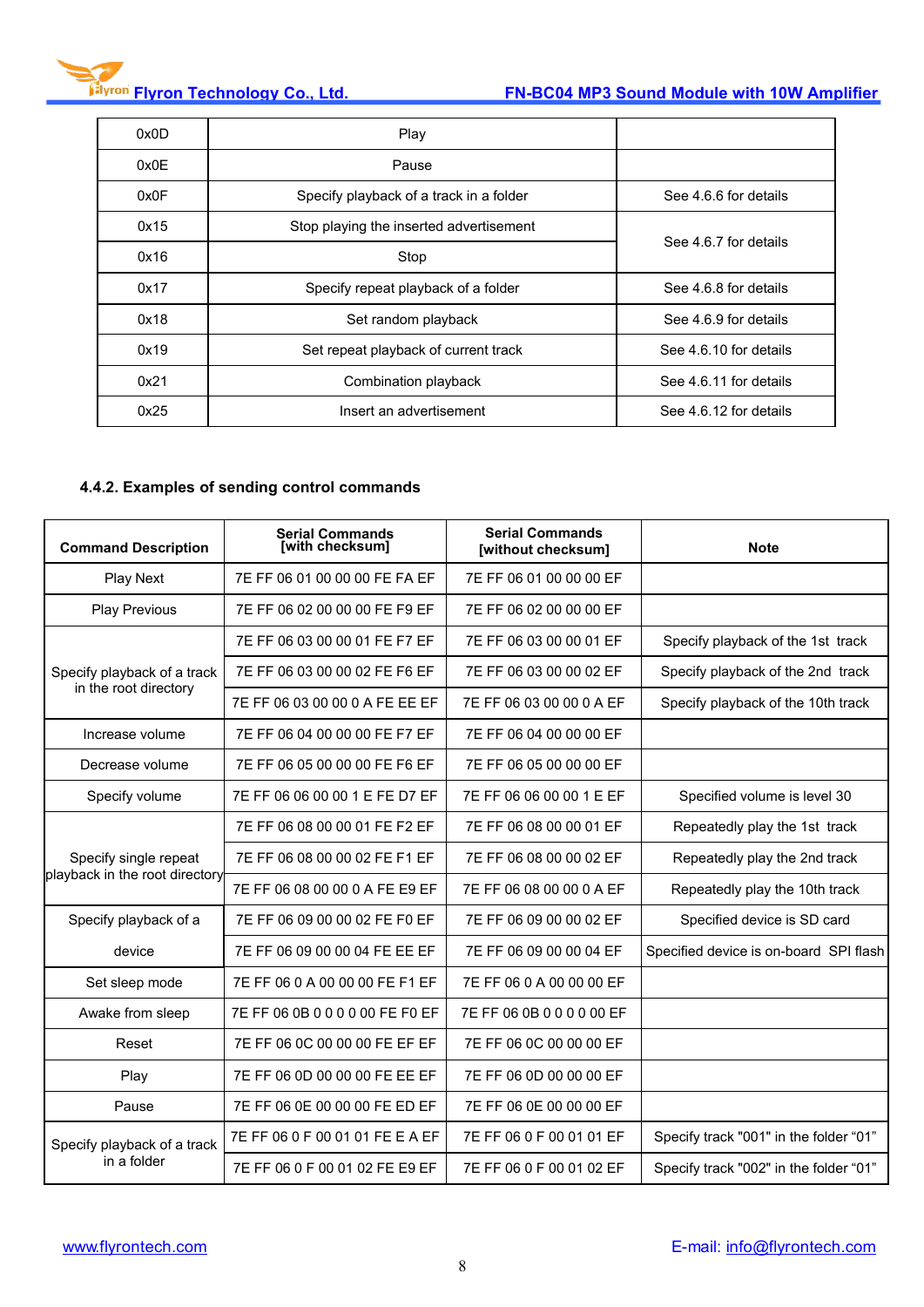

|                                            | 7E FF 06 25 00 01 01 FE D4 EF | 7E FF 06 25 00 01 01 EF | insert track "001" in the folder<br>" ADVERT1"        |
|--------------------------------------------|-------------------------------|-------------------------|-------------------------------------------------------|
| Insert an advertisement                    | 7E FF 06 25 00 01 02 FE D3 EF | 7E FF 06 25 00 01 02 EF | insert track "002" in the folder<br>"ADVERT1"         |
|                                            | 7E FF 06 25 00 02 01 FE D3 EF | 7E FF 06 25 00 02 01 EF | insert track "001" in the folder<br>"ADVERT2"         |
| Stop playing the inserted<br>advertisement | 7E FF 06 15 00 00 00 FE E6 EF | 7E FF 06 15 00 00 00 EF | Go back and continue to play the<br>music interrupted |
| Stop                                       | 7E FF 06 16 00 00 00 FE E5 EF | 7E FF 06 16 00 00 00 EF | Stop all playback tasks                               |
| Specify repeat playback of a               | 7E FF 06 17 00 02 00 FE E2 EF | 7E FF 06 17 00 02 00 EF | Specify repeat playback of the folder<br>"በ2"         |
| folder                                     | 7E FF 06 17 00 01 00 FE E3 EF | 7E FF 06 17 00 01 00 EF | Specify repeat playback of the folder<br>"01"         |
| Set random playback                        | 7E FF 06 18 00 00 00 FE E3 EF | 7E FF 06 18 00 00 00 EF | Random playback of the whole<br>device                |
|                                            | 7E FF 06 19 00 00 00 FE E2 EF | 7E FF 06 19 00 00 00 EF | Turn on single repeat playback                        |
| Set repeat playback of<br>current track    | 7E FF 06 19 00 00 01 FE E1 EF | 7E FF 06 19 00 00 01 EF | Turn off single repeat playback                       |

# **4.4.3. Query commands**

| Command<br><b>Function</b> |                                                                                | <b>Note</b>           |
|----------------------------|--------------------------------------------------------------------------------|-----------------------|
| 0x3F                       | Query current online storage device                                            | See 4.7.1 for details |
| 0x40                       | Module returns an error data with this command                                 |                       |
| 0x41                       | Module reports a feedback with this command                                    |                       |
| 0x42                       | Query current status                                                           | See 4.7.2 for details |
| 0x43                       | Query current volume                                                           |                       |
| 0x48                       | Query number of tracks in the micro SD Card                                    |                       |
| 0x49                       | Query number of tracks in the SPI flash                                        |                       |
| 0x4C                       | Query current track in the micro SD Card                                       |                       |
| 0x4D                       | Query current track in the SPI flash                                           |                       |
| 0x4E                       | Query number of tracks in a folder                                             | See 4.7.3 for details |
| 0x4F                       | Query number of folders in the current storage device<br>See 4.7.4 for details |                       |

# **4.4.4 Examples of sending query commands**

| <b>Serial Commands</b>     | <b>Serial Commands</b> |
|----------------------------|------------------------|
| <b>Command Description</b> | [without c heck sum]   |
| [with c heck sum]          | <b>Notes</b>           |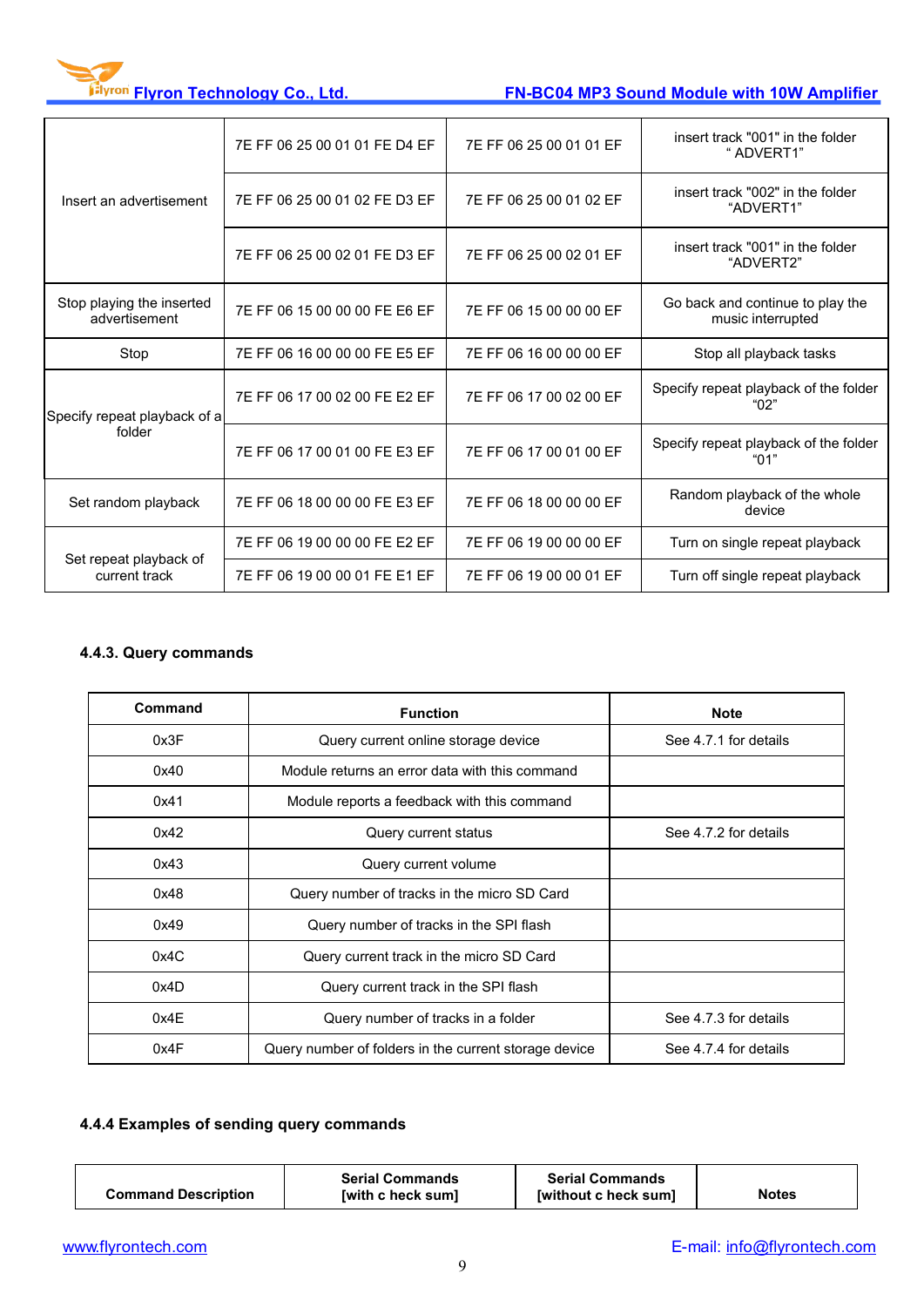| Query current online storage<br>device                   | 7E FF 06 3F 00 00 00 FE BC EF | 7E FF 06 3F 00 00 00 EF |                                         |
|----------------------------------------------------------|-------------------------------|-------------------------|-----------------------------------------|
| Query current status                                     | 7E FF 06 42 00 00 00 FE B9 EF | 7E FF 06 42 00 00 00 EF |                                         |
| Query current volume                                     | 7E FF 06 43 00 00 00 FE B8 EF | 7E FF 06 43 00 00 00 EF |                                         |
| Query number of tracks in the<br>micro SD card           | 7E FF 06 48 00 00 00 FE B3 EF | 7E FF 06 48 00 00 00 EF | Total file numbers of<br>current device |
| Query number of tracks in the<br>SPI flash               | 7E FF 06 49 00 00 00 FE B2 EF | 7E FF 06 49 00 00 00 EF | Total file numbers of<br>current device |
| Query current track in the micro<br>SD card              | 7E FF 06 4C 00 00 00 FE AF EF | 7E FF 06 4C 00 00 00 EF | Query the track being<br>played         |
| Query current track in the SPI<br>flash                  | 7E FF 06 4D 00 00 00 FE AE EF | 7E FF 06 4D 00 00 00 EF | Query the track being<br>played         |
| Query number of tracks in a<br>folder                    | 7E FF 06 4E 00 00 01 FE AC EF | 7E FF 06 4E 00 01 00 EF |                                         |
| Query number of folders in the<br>current storage device | 7E FF 06 4F 00 00 00 FE AC EF | 7E FF 06 4F 00 00 00 EF |                                         |

# **4.5. Returned Data from Module**

#### **4.5.1. Returned data after the module is powered on**

- 1) After the module ispowered on, normally it needs about no more than 500ms to 1500m s (depending on the actual track quantities in the storage device) initialization time. Once the initialization is done, the module returns a data to MCU. If it does not return a data after more than the initialization time, it means there is an error for initialization, and please check the hardware connections.
- 2) The returned data from module after initialization means the current effective storage device /online equipment. For example, the module returns 7 E FF 06 3F 00 00 02 xx xx EF. 0x3F is the returned command by module, and 0x02 represents SD card is effective online. See the details as below.

| <b>Online Equipment</b> | <b>Re turned Data</b>         |
|-------------------------|-------------------------------|
| SD card online          | 7E FF 06 3F 00 00 02 xx xx EF |
| PC online               | 7E FF 06 3F 00 00 04 xx xx EF |
| SPI flash online        | 7E FF 06 3F 00 00 08 xx xx EF |

3) MCU cannot send commands to control the module until the initialization of the module is done and a data is returned,<br>otherwise the commands sent by MCU will be ignored and also this will effect initializing of the modu

# **4.5.2. Returned data after a track is finished playing**

| <b>Track Played</b>                                  | <b>Returned Data</b>          |
|------------------------------------------------------|-------------------------------|
| 1 <sub>st</sub> track is finished playing in SD card | 7E FF 06 3D 00 00 01 xx xx EF |
| 2nd track is finished playing in SD card             | 7E FF 06 3D 00 00 02 xx xx EF |
| 1st track is finished playing in SPI flash           | 7E FF 06 3E 00 00 01 xx xx EF |
| 2nd track is finished playing in SPI flash           | 7E FF 06 3E 00 00 02 xx xx EF |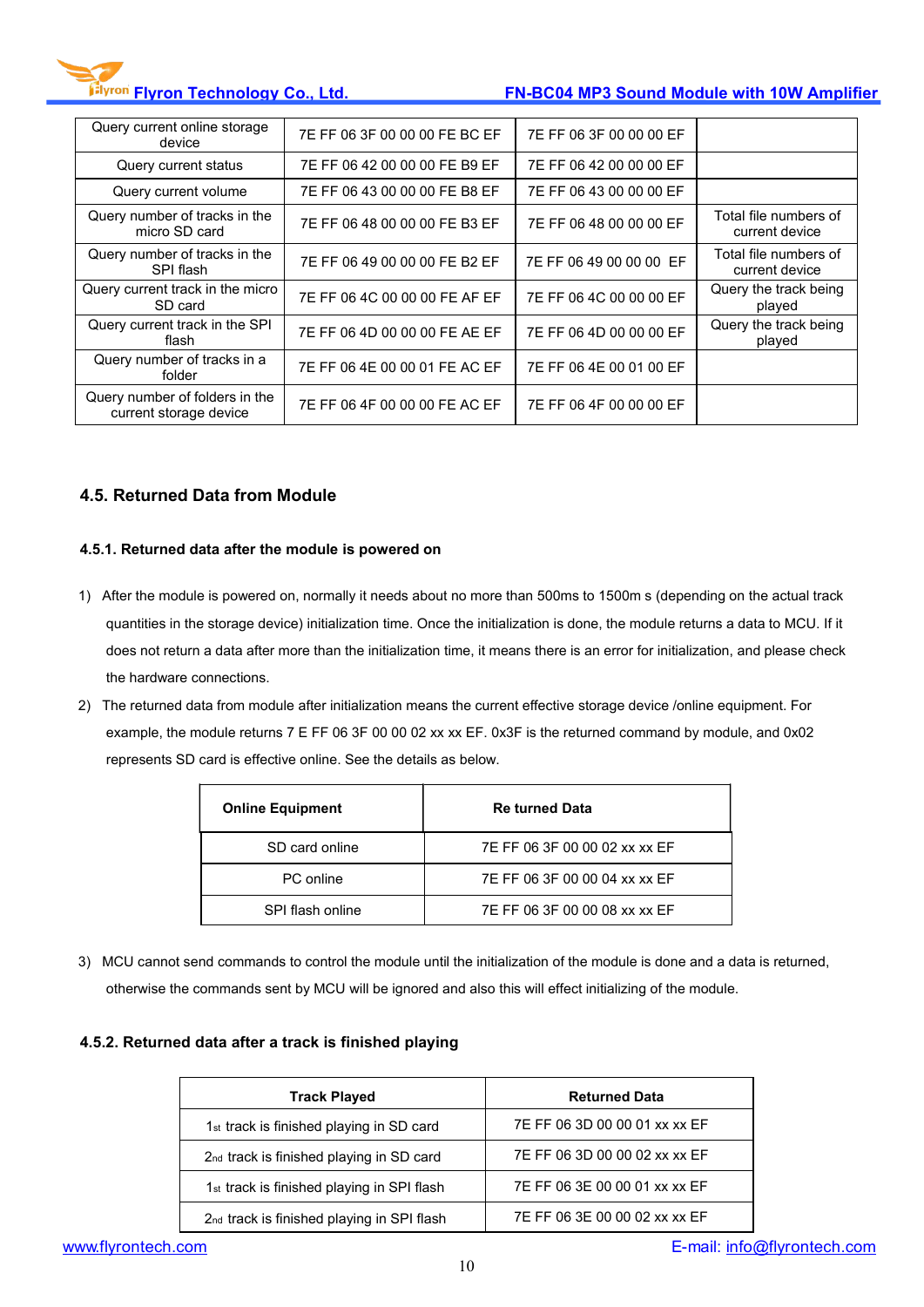- 1) There is a returned data after a track is finished playing. For example, the returned data is 7E FF 06 3D 00 00 01 xx xx EF. 0x3D represents SD card and 0x3E represents SPI flash. 0x00 and 0x01 represents the 1st track. 0x01 and 0xF4 represents the 500th track (0x01F4=500).
- 2) Because all of the files (tracks) in the storage device are read in physical sequence, the returned data still follow the physical sequence, which needs to be noted.

#### **4.5.3. Returned data of feedback from module**

Module returns ACK 7E FF 06 41 00 00 00 xx xx EF

- 1) In order to enhance stability between data communication, the function of a feedback from module is added. Once there is a feedback to MCU from the module, it means the module has successfully received the command that MCU sent out. 0x41 is the returned command by module.
- 2) Users are free to choose this feedback or not. It's also fine not to choose this function.

#### **4.5.4. Returned data of errors**

| <b>Returned Data of Errors</b> | <b>Meaning Description</b>                                                          |
|--------------------------------|-------------------------------------------------------------------------------------|
| 7E FF 06 40 00 00 01 xx xx EF  | Module busy (this info is returned when the initialization<br>is not done)          |
| 7E FF 06 40 00 00 02 xx xx EF  | Currently sleep mode (supports only specified device in<br>sleep mode)              |
| 7E FF 06 40 00 00 03 xx xx EF  | Serial receiving error (a frame has not been received<br>completely yet)            |
| 7E FF 06 40 00 00 04 xx xx EF  | Checksum incorrect                                                                  |
| 7E FF 06 40 00 00 05 xx xx EF  | Specified track is out of current track scope                                       |
| 7E FF 06 40 00 00 06 xx xx EF  | Specified track is not found                                                        |
| 7E FF 06 40 00 00 07 xx xx EF  | insert error (an insert operation only can be done<br>when a track is being played) |
| 7E FF 06 40 00 00 08 xx xx EF  | SD card reading failed (SD card pulled out or damaged)                              |
| 7E FF 06 40 00 00 0A xx xx EF  | Entered in to sleep mode                                                            |

When the module is powered on, it reads SD card first and if SD card is not available it goes to SPI flash.

#### **4.5.5. Returned data after a storage device is plugged in or pull out**

| <b>Status</b>                           | <b>Re turned Data</b>         |
|-----------------------------------------|-------------------------------|
| SD card is plugged in                   | 7E FF 06 3A 00 00 02 xx xx EF |
| USB cable connected to PC is plugged in | 7E FF 06 3A 00 00 04 xx xx EF |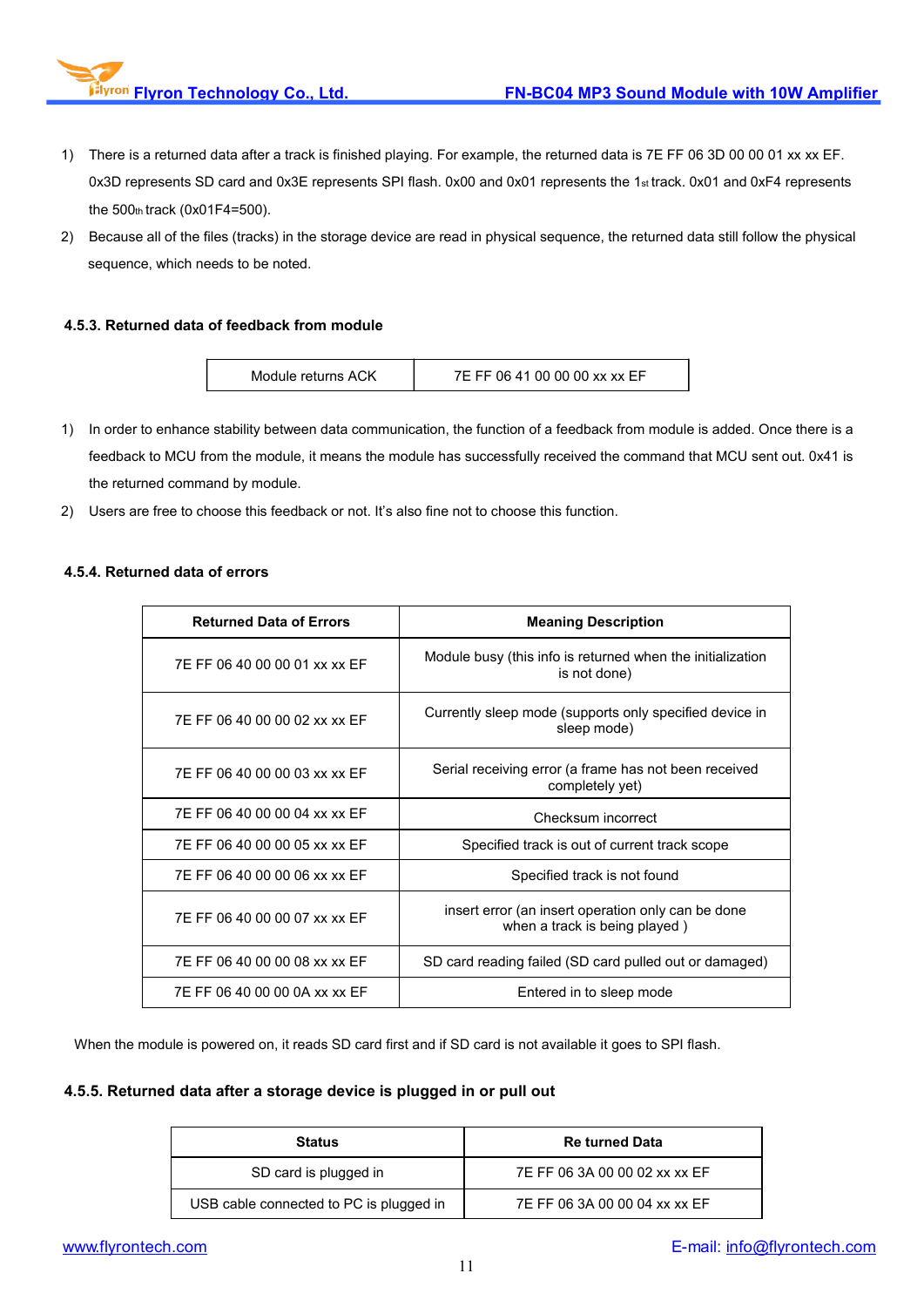

| SD card is pulled out                   | 7E FF 06 3B 00 00 02 xx xx EF |
|-----------------------------------------|-------------------------------|
| USB cable connected to PC is pulled out | 7E FF 06 3B 00 00 04 xx xx EF |

0x3A represents a device is plugged in while 0x3B represents a device is pull out. 0x02, 0x04 represent SD card and USB cable connected to PC respectively.

# **4.6. Detailed Annotation of Control Commands**

#### **4.6.1. Specify playback of a track in the root directory of the storage device (0x03)**

The available selectable tracks are from 1<sup>st</sup> to 3000th in the root directory of the storage device. Actually it can support more, but if we make it support more, the operation speed will become slow. Usually most of applications do not need to support much more files. Normally if the total track quantity is less than 1,000 in the storage device the response speed of the module is quicker than 50ms. If the total track quantity is more than 1000 the response speed isa little slower than 100ms.

- 1) For example, if set the first track to be played, send the command 7E FF 06 03 00 00 01 FE F7 EF
	- 7E -- Start byte
	- FF -- Version Information
	- 06 --- Number of bytes
	- 03 --- Actual command (specify playback of a track)
	- 00 --- 0 x01 : need feedback ; 0 x00 : no need feedback
	- 00 --- Most significant byte of the track (MSB of Parameter)
	- 01 --- Least significant byte of the track (LSB of Parameter) FE --- Most significant byte of checksum (MSB of checksum) F7 - -- Least significant byte of checksum (LSB of checksum) EF --- End byte 0xEF
- 2) Regarding track selection, if the 100th song (track) is selected to be played, firstly convert 100 to hexadecimal. It is double-byte by default, i.e. 0 x006 4. MS B=0 x00; LS B=0 x64

# **4.6.2. Specify volume (0x06)**

- 1) Our system power-on default volume is level 30, if you want to set the volume, then directly send the corresponding command.
- 2) For example, if specify the volume to level 15, send the command 7E FF 06 06 00 00 0F FF D5 EF.
- 3) MSB=0x00; LSB=0x0F, 15 isconverted to hexadecimal 0x000F.

# **4.6.3. Specify single repeat playback in the root directory of the storage device (0x08)**

| Repeatedly play 1 <sup>st</sup> track | 7E FF 06 08 00 00 01 xx xx EF |
|---------------------------------------|-------------------------------|
| Repeatedly play $2^{\omega}$ track    | 7E FF 06 08 00 00 02 xx xx EF |
| Repeatedly play 3rd track             | 7E FF 06 08 00 00 03 xx xx EF |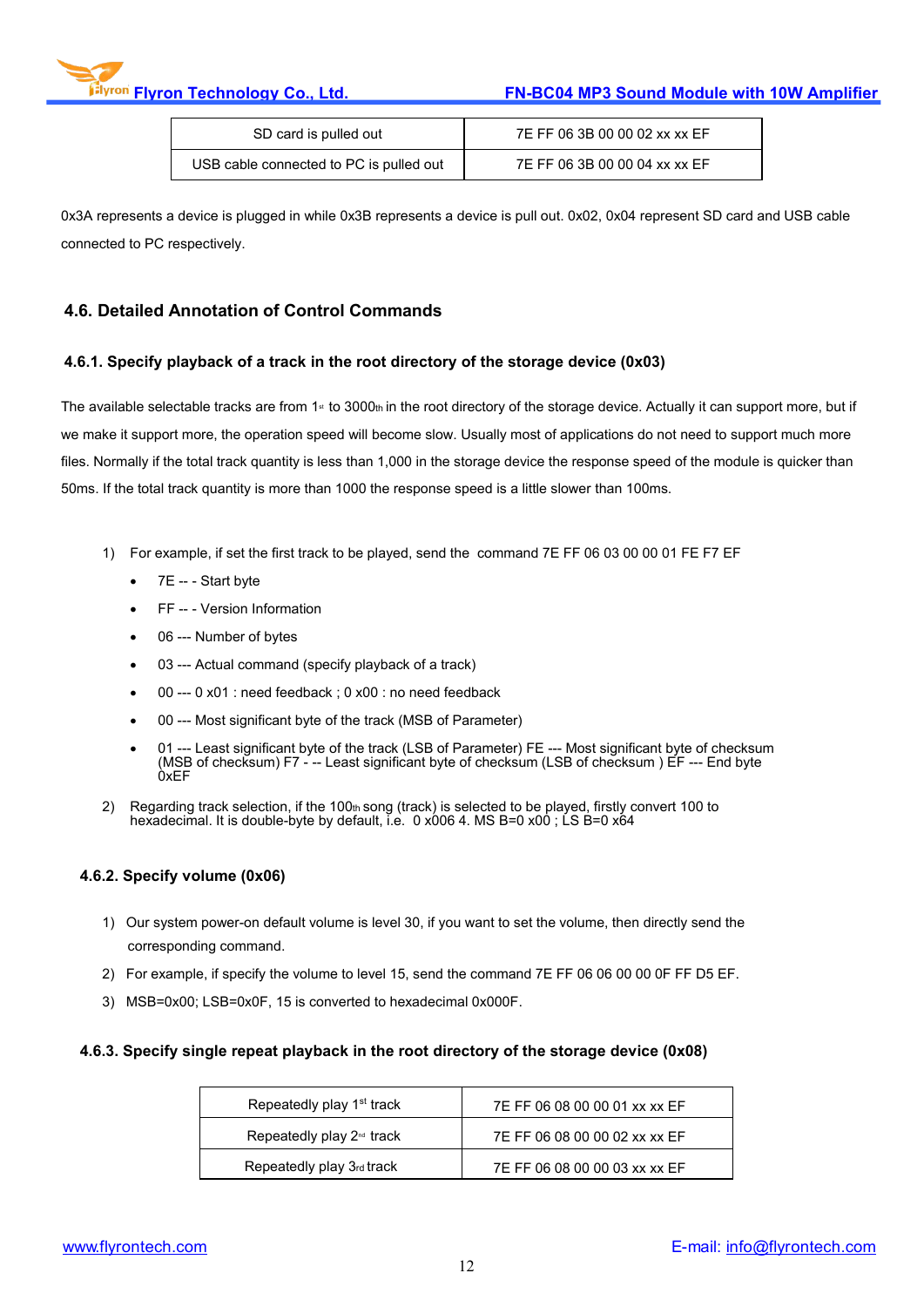During single repeat playback, you can still normally execute the operations Play/Pause, Previous, Next, Volume +/ and repeat playback. Users can specify single track playback or send the stop command to turn off single repeat playback status.

# **4.6.4 Specify playback of a device (0x09)**

| Specify playback of SD card   | 7E FF 06 09 00 00 02 FE F0 EF |
|-------------------------------|-------------------------------|
| Specify playback of SPI flash | 7E FF 06 09 00 00 04 FE EE EF |

- 1) The module supports two types of playback devices (micro SD card and on-board SPI flash).
- 2) It automatically enters into the standby status after specifying a device, waiting for MCU to specify a track to play. It takes about 200ms from specifying device to the module finishes initialization of file system. Please wait for 200ms and then send the specified command to play a track.

#### **4.6.5. Set sleep mode, awake from sleep and reset (0x0A) (0X0B) (0X0C)**

| Set sleep mode   | 7E FF 06 0A 00 00 00 FE F1 EF  |
|------------------|--------------------------------|
| Awake from sleep | 7E FF 06 0B 00 0 0 00 FE F0 EF |
| Reset            | 7E FF 06 0C 00 00 00 FE EF EF  |

- 1) After set the module enter into sleep mode, there is also other two ways other than sending the command to awake the module.
	- a. Specify playback of the storage device, either SPI flash or SD card.<br>b. Pull out the storage device and re-plug it in.
	-
- 2) The reset is a soft reset. The reset time is 5-8 seconds. This allows the reset command under any status.

Note: When the module enters into the sleep mode, the standby power consumption is about 10mA. If users are very strict to the power consumption, you can use a MOS and a transistor to control power supply of the module. It is possible to cut **off the powersupply completely when standby is not necessary. Please refer to the schematic as below.**



# **4.6.6. Specify playback of a track in a folder (0X0F)**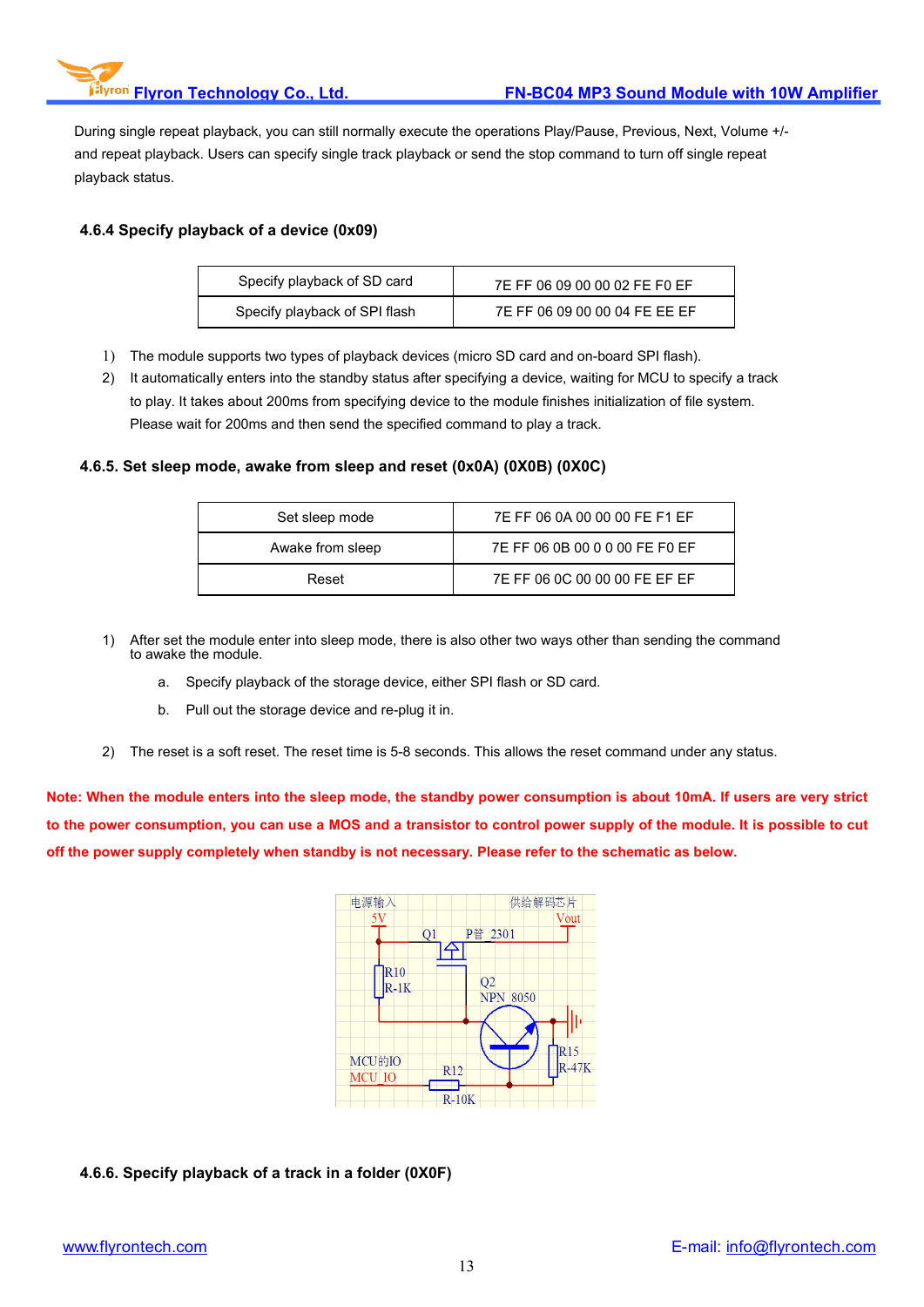| Specify playback of track 001 in the folder 01 | 7E FF 06 0F 00 01 01 xx xx EF |
|------------------------------------------------|-------------------------------|
| Specify playback of track 100 in the folder 11 | 7E FF 06 0F 00 0B 64 xx xx EF |
| Specify playback of track 255 in the folder 99 | 7E FF 06 0F 00 63 FF xx xx EF |

- 1). The default folders are named as "01", "11", "99" in this way. In order to be with a better system stability, it is made to support maximum 99 folders and maximum 255 tracks in each folder..
- 2). For example, if specify to play "100.mp3" in the folder "01", send the command 7E FF 06 0F 00 01 64 xx xx EF MSB: represents the name of the folder, maximum supports 99 folders from 01 - 99. LSB: represents the track, maximum supports 255 tracks from 0x01 to 0xFF.
- 3). You must specify both the folder and the file name to target a track. This feature supports MP3 and WAV audio formats.
- 4). The following two images illustrates the naming method of folders and files.



# **4.6.7. Stop (0x15) (0x16)**

| Stop playing the inseredt advertisement   7E FF 06 15 00 00 00 FE E6 EF |                               |
|-------------------------------------------------------------------------|-------------------------------|
| Stop                                                                    | 7E FF 06 16 00 00 00 FE E5 EF |

During playback of the module, there are two modes to stop. One is to stop playing the insert advertisement, and go back and continue to play the music interrupted and the other mode is to stop all playback (stop decoding). For example, suppose the module is playing an insert advertisement and now if send a stop command 0x16, it will stop all playback tasks.

# **4.6.8. Specify repeat playback of a folder (0x17)**

| Specify repeat playback of the folder "02"   | 7E FF 06 17 00 00 02 FE E2 E F |
|----------------------------------------------|--------------------------------|
| Specify re pea t playback of the folder "01" | 7E FF 06 17 00 00 01 FE E3 E F |

The folder names must be 01- 99, and no more than 99. After sending the command, it repeatedly plays the tracks in the specific folder and it will not stop until it receives a command to stop.

# **4.6.9. Set random playback (0x18)**

| Random playback of the whole s to rage de vice |  |  |  |  |
|------------------------------------------------|--|--|--|--|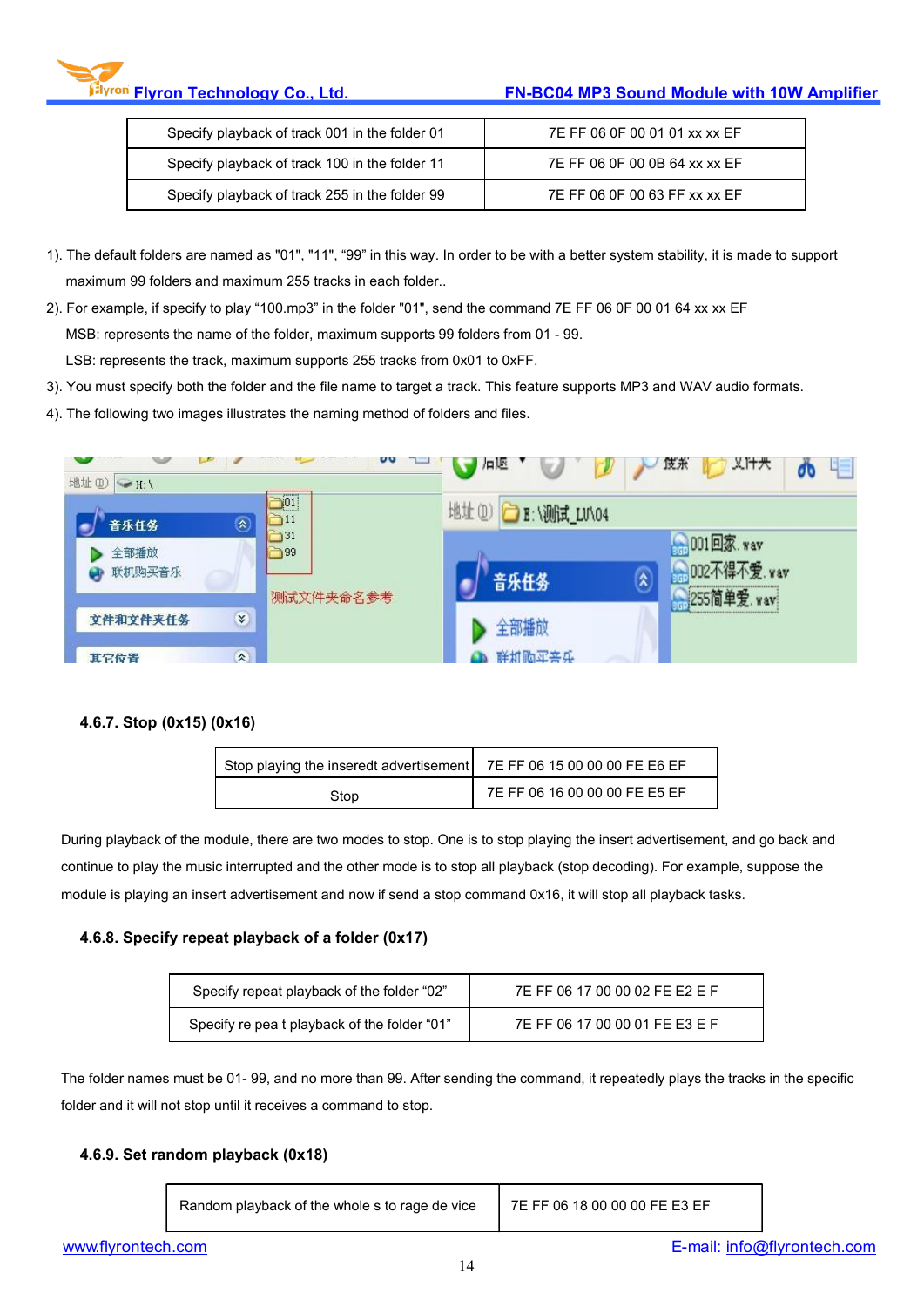This command is used to randomly play all of the tracks in the storage device according to physical sequence and no matter if there is a folder or not in the device.

### **4.6.10. Set repeat playback of current track (0x19)**

| Turn on single repeat playback  | 7E FF 06 19 00 00 00 FE E2 EF |
|---------------------------------|-------------------------------|
| Turn off single repeat playback | 7E FF 06 19 00 00 01 FE E1 EF |

During playback, send the turn-on command, and it will repeatedly play the current track. If the module is at Pause or Stop status, it will not respond to this command. If you need to turn off repeat playback, just send the turn-off command.

#### **4.5.11 Combination playback (0x21)**

1). We added this function to meet some users' special need that when users need to send only one frame data to play multiple tracks one by one without pause. It supports maximum 15 tracks together for combination playback. All of the sound files used for combination playback need to be put in folders(folder 01-folder 99).

2). If MCU sends a frame data as 7E FF 15 21 01 02 01 03 01 04 01 05 01 06 02 01 03 05 04 07 05 09 EF, see the analysis as below. Command: 0x21

Number of bytes: 0x15=21 bytes --- FF 15 21 01 02 01 03 01 04 01 05 01 06 02 01 03 05 04 07 05 09(two parameters for one track, i.e. the folder number and the track number)

The module will play track 002 in folder 01, track 003 in folder 01, track 004 in folder 01, track 005 in folder 01, track 006 in folder 01, track 001 in folder 02, track 005 in folder 03, track 007 in folder 04, and track 009 in folder 05.

3). During combination playback, it is allowed to Play/Pause and set volume, but not allowed to set Previous and Next. If need to stop, just direct send the stop command. And it is not allowed to play another group of combination during it is working. Users need to send the stop command to stop the current combination playback before start another group of combination playback.

4). If a track specified to be played in combination is not in the folder, it will stop playing at this track position, so please make sure the track specified to play must be available in the folder.

5). If users are very strict to the combination playback, please edit the sound sources with some audio edit software like Adobe Audition or GoldWave to cut off the silence at the beginning and the end of the sound.

#### **4.6.12. Insert an advertisement (0x25)**

| insert track "001" in the folder "ADVFRT1" | 7E FF 06 25 00 01 01 FE D4 EF |
|--------------------------------------------|-------------------------------|
| insert track "002" in the folder "ADVERT1" | 7E FF 06 25 00 01 02 FE D3 EF |
| insert track "001" in the folder "ADVERT2" | 7E FF 06 25 00 02 01 FE D3 EF |

1) This module supports insert advertisements(inter-cut) during playback ofa track, so that it can meet some special needs for some applications.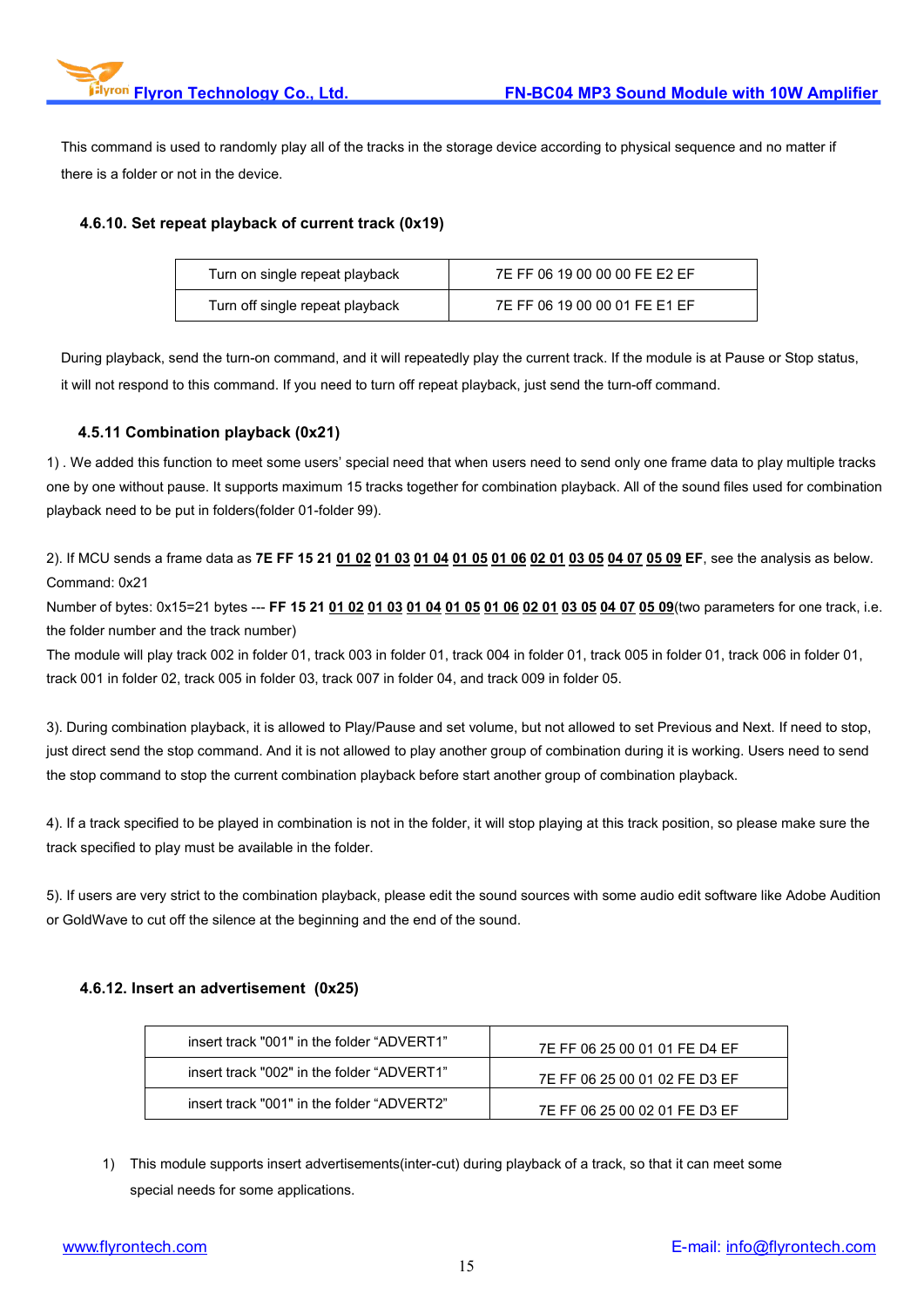- 2) After sending the command 0x25, the system will save the ID V3 information of the track being played and pause, and then it will play the specified insert track (advertisement). When the insert track is finished, the system will go back and continue to play the track that was interrupted until to the end.
- 3) The setting method is to build a folder named "ADVERT1" in the storage device and put the tracks (ads) you need in the folder and name the files as "001 .mp3/wav", 002.mp3/wav. It supports maximum 9 folders from "ADVERT1 to ADVERT9", and each folder can have maximum 255 tracks.
- 4) If you send an insert command when the module is at Pause status or Stop status, it will not work and there will be returned error information. In the course of an inter-cut, you can continue to insert the other tracks (ads). When the last inserted track goes to the end, the systems till goes back to the ID V3 position saved at the first time.

# **4.7. Detailed Annotation of Query Commands**

#### **4.7.1. Query current online storage device**

| 7E FF 06 3F 00 00 00 FE BC EF | Query current online storage device |  |
|-------------------------------|-------------------------------------|--|
|-------------------------------|-------------------------------------|--|

When the module is working, users can use the command as above (0x3F) to query the status of the online storage devices. For example, if the module returns the data 7E FF 06 3F 00 00 0A xx xx EF, LSB 0x0A (0000 1010) represents SD card online. If LSB is 0x1F (0000 1111), it represents both of SD card and PC online (PC online means module is connecting with PC via a USB cable).

#### **4.7.2. Query current status**

| 7E FF 06 42 00 00 00 FE B9 EF<br>Query current online storage device |
|----------------------------------------------------------------------|
|----------------------------------------------------------------------|

1).There are 4 status (playing, paused playing, stopped playing and in sleep) that can be queried during the module is decoding. Users can query the current status via sending the command as above (0 x42)

#### 2). Interpretation of returned data

| <b>Returned Data</b>          | <b>Status</b>                |
|-------------------------------|------------------------------|
| 7E FF 06 42 00 02 01 xx xx EF | SD card is being played      |
| 7E FF 06 42 00 02 02 xx xx EF | SD card is paused playing    |
| 7E FF 06 42 00 08 00 xx xx EF | SPI flash is stopped playing |
| 7E FF 06 42 00 10 00 xx xx EF | Module in sleep              |

#### 3). MSB and LSB Representations

|      | <b>MSB Representation</b> |      | <b>LSB Representation</b> |
|------|---------------------------|------|---------------------------|
| 0x02 | SD card                   | 0x00 | Stopped                   |